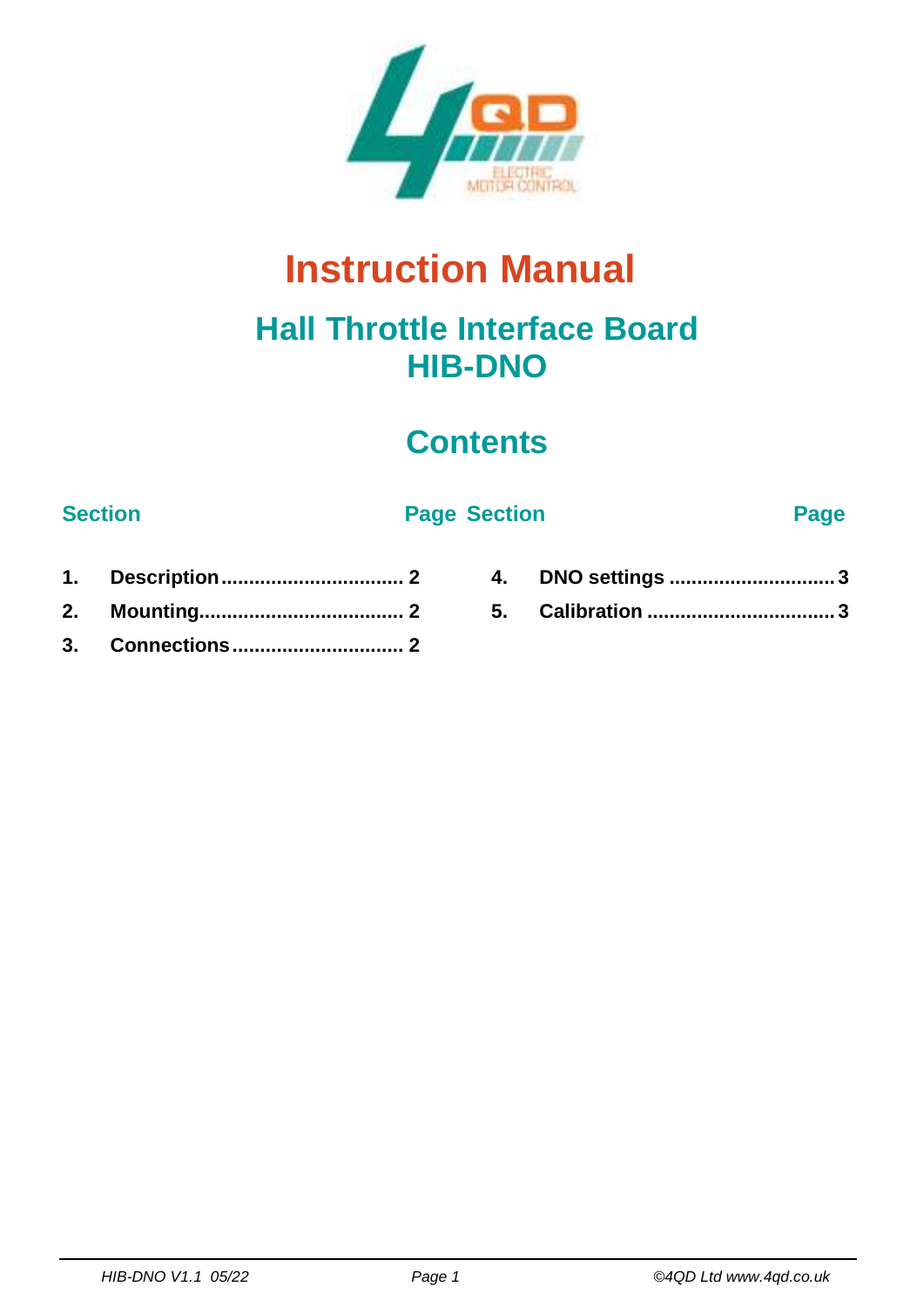#### <span id="page-1-0"></span>**1. Description**

• The HIB-DNO is an adaptor board designed to allow a 5V hall effect throttle to be used with our DNO controllers.

### <span id="page-1-1"></span>**2. Mounting**

The HIB-DNO goes in the wiring between the throttle and the DNO. It is enclosed in heat shrink tubing and can either be left free floating, or can be secured with a cable tie or double-sided tape if required.

#### <span id="page-1-2"></span>**3. Connections**

The HIB-DNO should be connected as per this diagram…



V shaped cut-out denotes throttle end



Calibration pot under here